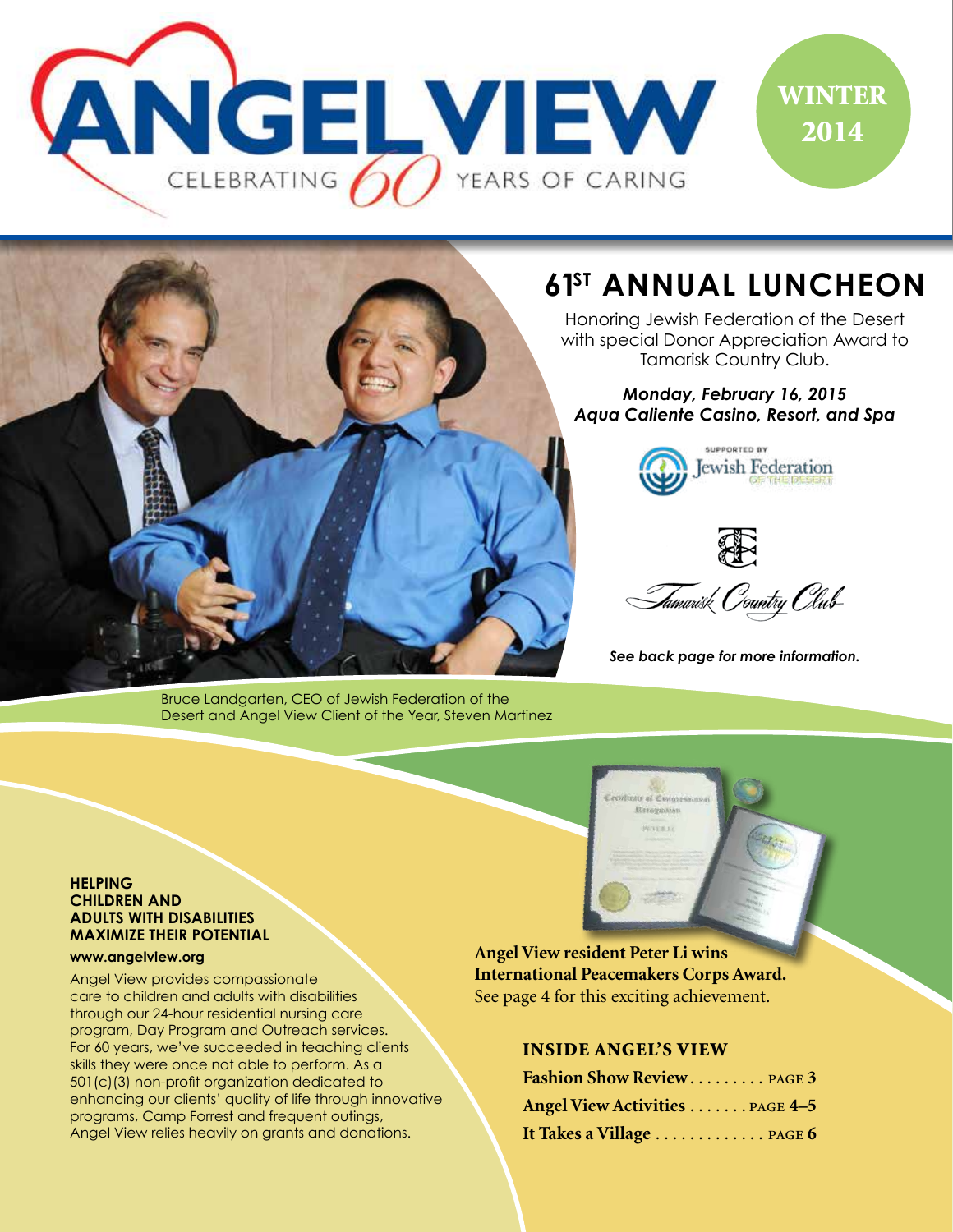# **A MESSAGE FROM THE PRESIDENT**



#### It has been a good 2014 for Angel View.

Our 60-year-old nonprofit organization has kept busy operating nineteen 24-hour residential group-homes for children and adults with disabilities and a congregate living health facility for ventilator dependent individuals with muscular dystrophy. Our Monday through Friday day program for adults with developmental disabilities and our community outreach program for local families struggling to care for their children with physical and mental challenges have been very successful.

We pledge to carry on our mission and look forward to 2015.

On behalf of our clients, staff and board—Happy Holidays and Happy New Year. Walt Johnson, MD President

#### Golf Cart Parade By Patti Park, COO

Five Angel View employees, two residents and one volunteer donated their time on Sunday, October 26th to participate in the 50th Annual Palm Desert Golf Cart Parade.

The team arrived at 9:15 on El Paseo to decorate the Angel View cart. The cart theme was Angel View's 60 years of serving disabled children and adults in the Coachella Valley. At 11:30 our two Angel View residents arrived to walk the parade route with the cart. At 1:00 the parade started with 112 golf carts in the parade as well as a number of marching bands including the USC Trojan traveling band.

Angel View had great support from the crowd (estimated at about 20,000) and along the parade route radio stations read a short script about each cart so those viewing the parade heard that AV had been in the desert 60 years serving disabled children and adults and how donating or buying from the stores helps fund our programs. The parade team enjoyed the entire day and have already started to think about decorations for next year's parade.



*From left to right: Cindy Cliburn, program director; Cheryl Irving, LVN/house manager; Peter Li, Angel View resident; Patti Park, chief operating officer; Catherine Rips, development director; Katie Gerfen, activities coordinator; Maria Quintero, Angel View resident; cart driver Pat Park, volunteer.*



#### Dr. Martin Russell to Receive Distinguished Service Award at the 2015 Annual Luncheon

Dr. Martin Russell, a Jefferson Awards honoree, has been a member of the Executive Board of Directors of Angel View since 1973. He has served in many capacities including president of the board. He is presently the treasurer of the board and has been the chairperson of the Annual Luncheon Committee for many years.

During World War II, Dr. Russell enlisted in the United States Army Specialized Training Program and spent three years as a cryptographer cryptanalyst. He received his Bachelors from New York University, his Masters from Columbia University, and his Ph.D. from the University of Sarasota. Fluent in Spanish, in 1966, he introduced programs in English as a second language in the Palm Springs Unified School District and College of the Desert. He was the host of one of the first Spanish speaking television shows called "Panorama Del Valley" on Channel 3 from 1972 to 1974. After spending 17 years in a family business, Dr. Russell worked for the Palm Springs Unified School District as a bilingual assistant and then as a school principal. Dr. Russell was a founder of the Opera Guild of the Desert; founder of the Chamber Opera Society; president of Jewish Family Services; a member of Jewish Federation of the Desert; vice president of the Mental Health Association; vice president Showcase Concerts; member of the Human Relations Committee of Palm Springs, and president of the Palm Springs Administrator's Association.

He shared 50 years of marriage with Betty, his beautiful wife, who was active with the Angel View Auxiliary and served as its president. "As a board member of Angel View, I have seen it grow from a small facility to a 52-bed hospital to our present 19 beautiful homes accommodating more than 100 individuals with disabilities, "says Dr. Russell.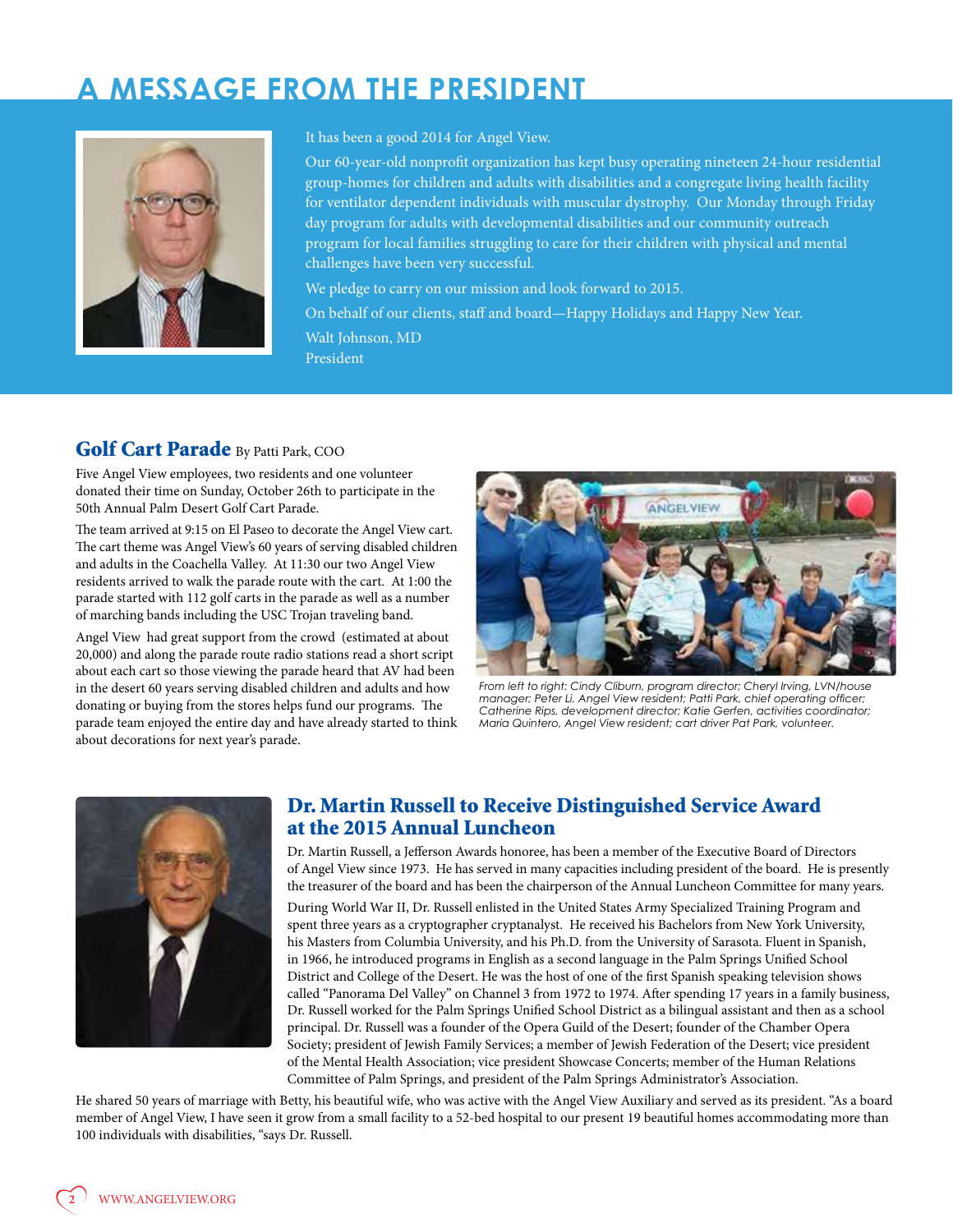## Fashion Show Review

Angel View Resale Stores division hit a homerun with a nearly sold-out luncheon/ fashion show fundraiser at Cuistot Restaurant in Palm Desert. The popular annual fall event traditionally plays up a special fun theme. This year's theme was Hollywood Glamour. Attendees were encouraged to dress up as their favorite movie star.

The restaurant was teeming with Audrey Hepburn, Marilyn Monroe, Carol Channing, Barbra Streisand, Marlene Dietrich, and Fay Dunaway look-a-likes. The most rambunctious and fun-loving table belonged to hostess Lindi Biggi, who had her friends dress up in costumes representing all the characters from the Wizard of Oz. There was a lot to see and do. As soon as ticket holders stepped out of their car they were whisked up the red carpet flanked by old movie posters and memorabilia only to be greeted by Cat Lyn Day, a professional Marilyn Monroe impersonator and dead ringer for the famous star.

Once inside, it was hard to choose what to do first: go to your movie set designed table, venture out to the patio where a very attractive open-air boutique was set up along with a nice selection of silent auction items; or tour the rooms to see who is wearing what. Everything had been carefully planned out and orchestrated by Angel View's creative assistant general manager Shelly Lee. Dave Thornton, executive director of Angel View, welcomed everyone. Entertainer and signer, Lola Rossi, belted out songs that had everyone dancing in their seats. Master of ceremonies, Lee Ames, skillfully kept things moving throughout the program with his infectious charm and wit.

Models, most of whom were Angel View employees, walked from table to table describing their outfits, all obtained from Angel View's 16 resale boutiques. Guest models were radio/talk-show host Francoise Rhodes; Desert Sun Desert Scene director Betty Francis, Desert Magazine editor Mary Silverman, and former Follies performer Jonie Neighbors.

## Grand Opening Resale Store in Old La Quinta Huge Success

It was a beautiful day for the grand opening of Angel View's newest store in Old Town La Quinta last Saturday. Long before the 9:00 a.m. ribbon cutting ceremonies, anxious customers were lined up around the block waiting to get inside and find their treasures. General Manager Tracy Powers gave a stirring speech, as well as Executive Director Dave Thornton, before the cutting of the ribbon. Folks rushed inside by the dozens to scoop up beautifully displayed merchandise.

"The grand opening sales were the best by far of any store we've opened in the past 10 years, even beating larger stores" said Powers. "Based on the non-duplicated prize-drawing entries, well over 500 customers passed through the doors. This is one of the most exciting new store locations we've opened in the past ten years, for two reasons. First, from the standpoint of a regional merchant, we think the La Quinta Cove is an underserved community. And second, from the day our sign went up, weeks before we opened, we have been flooded with donations, which are the life blood of our business."

The new Angel View Resale Store is located at 77975 Calle Tampico (the corner of Avenida Bermudas). Open Monday through Saturday 9 a.m. to 6 p.m. and Sunday 10 a.m. to 5 p.m.

Donations are gratefully accepted at any Angel View location. For more information and the addresses of other locations, please call 866.670.8666 or visit the web at angelview.org.

#### Resale Store Locations

**BERMUDA DUNES** 77898 Country Club Drive

**CATHEDRAL CITY** 68823 Higway 111

**DESERT HOT SPRINGS** 66389 Pierson Boulevard

**HEMET** 305 West Florida Avenue

**INDIO** 45430 Fargo Street

**NORTH LA QUINTA** 79400 Highway 111 **OLD TOWN LA QUINTA** 77975 Calle Tampico

**MURRIETA** 40365 Murrieta Hot Springs Rd.

**PALM SPRINGS** 462 North Indian Canyon

**PALM DESERT** 73468 Highway 111

**SUN CITY** 78395 Varner Road

**TEMECULA** 30643 Temecula Parkway

**SHOP VOLUNTEER DONATE**

**UCR PD** 37023 Cook Street

**YUCAIPA**

34544 Yucaipa Boulevard **WILDOMAR**

22812 Palomar Street **YUCCA VALLEY**

57594 29 Palms Highway











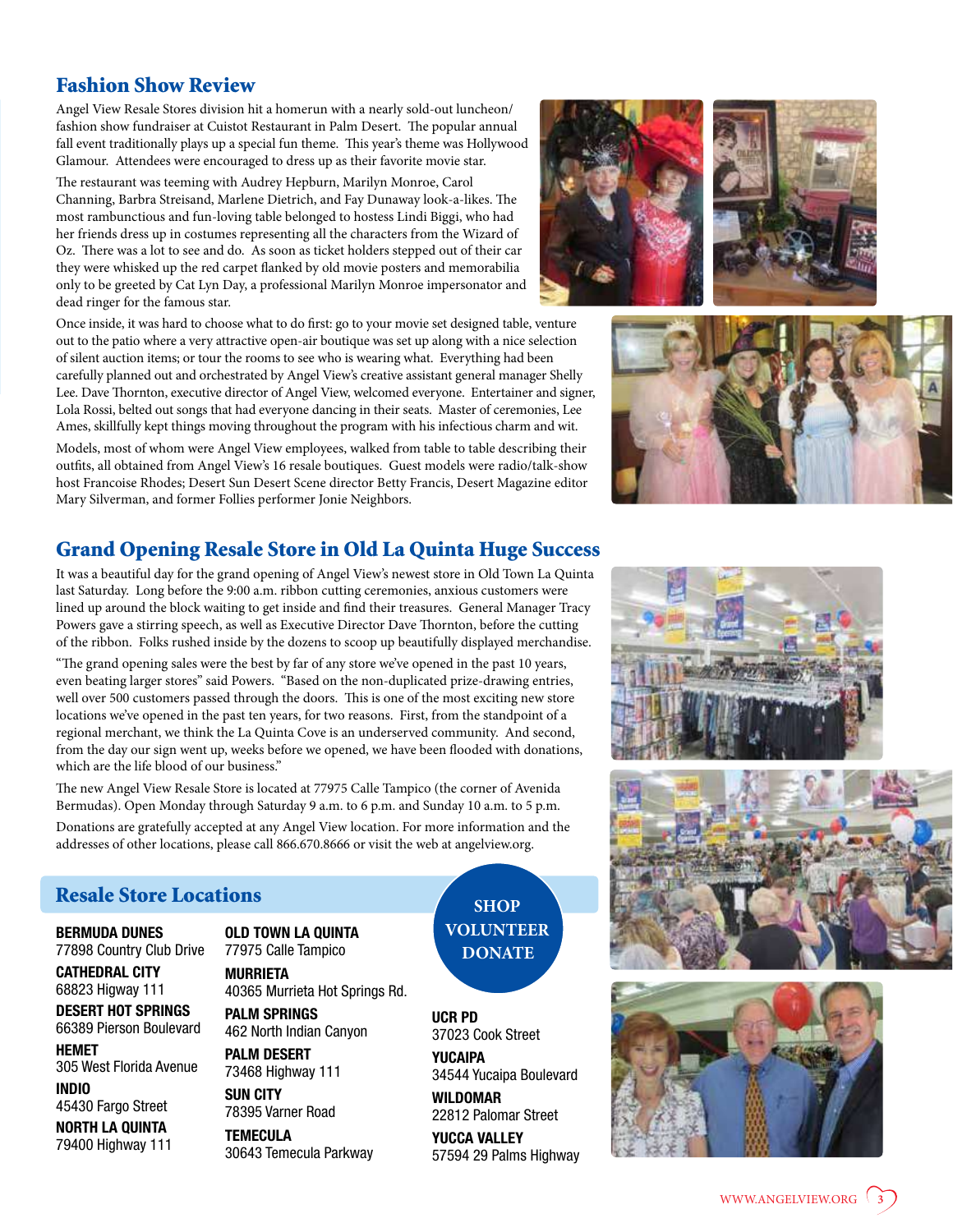# Peter's Voice by Peter Li, Angel View Resident



## Peter Wins International Peacemakers Corps Medal for His Anti-Bullying Film *Weightless*

"I got an email from The AV Director of Development inviting me to make a video for The Peace in the Streets Film Fest. A month later, I got an email from them stating that my film *Weightless* was reviewed by a renowned, experienced and impressive Jury. I won second place in the Mentor category. I was shocked. The awards ceremony was held at the United Nations Building in New York. I was unable to go to New York. Thanks to DeAnn Lubell-Ames, Catherine Rips, Leanna Bonamici, Producer, PSGFF and Carole Summer Krechman, President, Peacemakers Corps Association. They worked together and brought New York to me. The award ceremony was held at the Shorts Showcase Awards Ceremony.

"Teasing is also a form of bullying. I was bullied in middle school. I was still walking back then. A student, Lance, and a few friends, made fun of me for the way I was walking. They said that I walked like a girl. The first few days I was able to ignore their taunting. After a week, it started to get to me. The following week, they would imitate

my way of walking. I couldn't handle it anymore. I thought about not going to school. It continued and I lost my balance and fell on my butt. I was in tears. I didn't even want to get up. My friend, Byron Furrow, saw me sitting on the ground. He helped me up and told me he would take care of it. I did not know what he was going to do. By the time I realized, everyone from my class knew about it. Some beat him up. Some punched him. And I don't know what else was going on. "I better do something about this. It's getting out of hand." I told all of them to stop. It was enough. I didn't hear anything afterwards. I got called to have a meeting with the principal and Lance. We worked it out and everything was fine. We both moved on. We became friends."



# **HALLOWEEN FUN**

The Day Program consumers enjoyed a *spooktacular* fun-filled day packed with games, contests, a costume parade and party. This year was the highest participation we have ever had.







Rosarit





# **HEART FOR ART**

Hearts for Art, part of Old Town Artisan's Studio in La Quinta, is now bringing art instruction to the Angel View Day Program via their mobile van on Wednesdays from 12–1:30. Our clients really love the experience of making something beautiful out of clay and glass.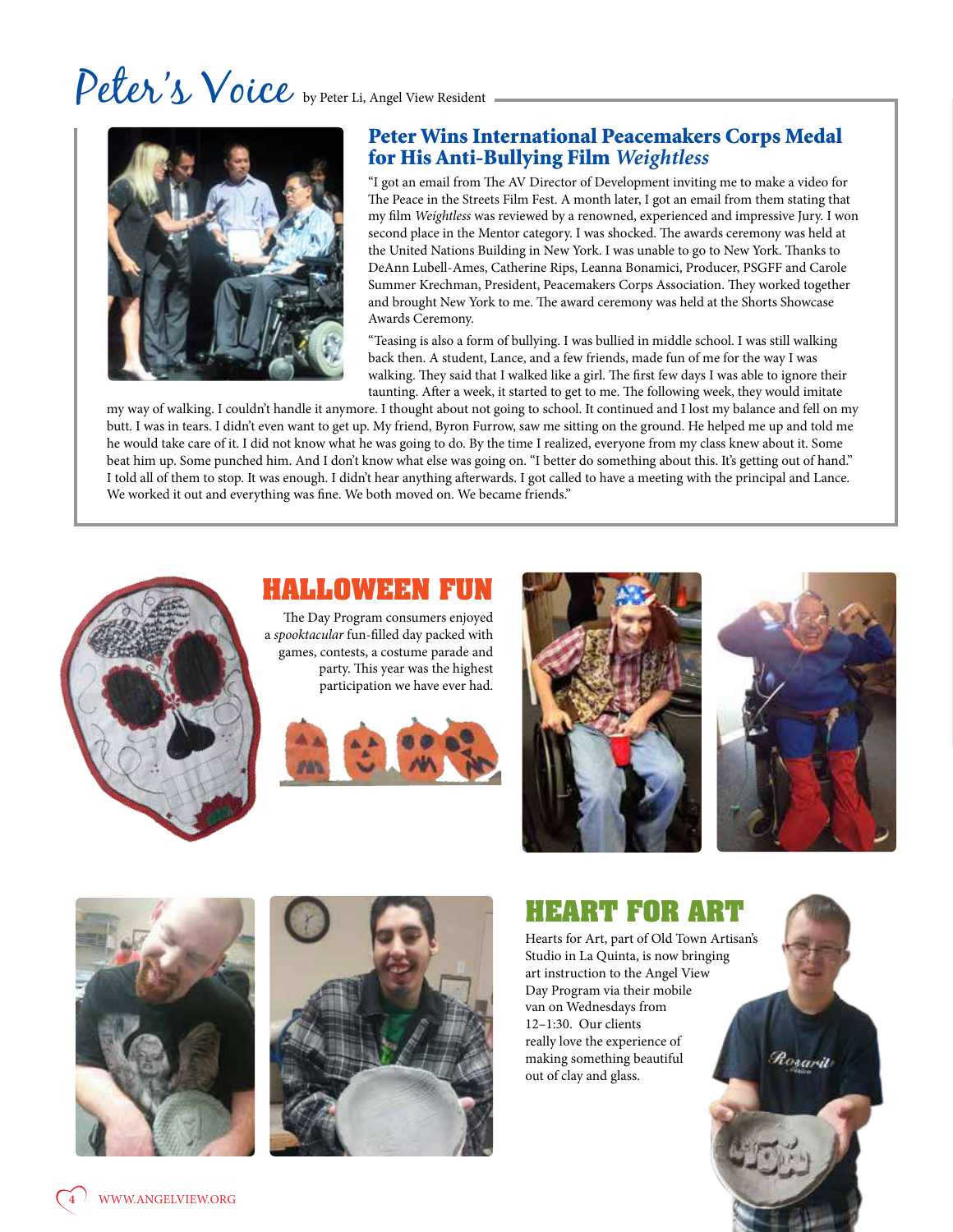# **LETTER FROM THE EXECUTIVE DIRECTOR**



It is great to be part of a special organization like Angel View. For more than 60 years we have provided many needed services to the disabled of our community. Both young and old receive services that help make life just a little easier. We care for more than 110 individuals in 19 group homes providing 24 hour care, 7 days per week. We have a day program serving more than 65 individuals who participated in creative activities 5 days per week. And our Outreach program provided more than 500 children with disabilities that live at home with needed supports and services.

More than the numbers of people we serve are lives we've changed. Below are just a few examples of how Angel View makes a difference. The experiences may appear so small but in reality, they are so very large.

There is Maria, who lives in one of our group homes, who recently rode her wheelchair down El Paseo representing Angel View in the 50th anniversary of the "Palm Desert Golf Cart Parade."

Maria could not have been prouder as she waved to a cheering crowd. All during the event she was seen smiling from ear to ear.

Then there is Daniel who lives at home with his parents in Palm Springs. Due to his limited arm movement, he was not able to get around well in a manual wheelchair and depended on the assistance of others. Angel View was able to provide him with a power wheelchair gifted to us by a recent donor. Daniel is now very happy to be able to attend Angel View's day program and return home each day with the aid of his new power chair. He now has the freedom to get around in his house and move about the community on his own.

And finally there is Beth, a young girl with autism living with her family in the City of Thermal. Beth received a specialized communication device from Angel View's Outreach program. With the help of a speech therapist, she is now able to communicate with her parents in ways she never could before. Her mother says Beth is more relaxed due to the help of the electronic aide and a caring instructor. These stories provide just small snapshot of how lives are impacted due to Angel View's programs and services. As I said before, Angel View is a special organization. It has a special mission, "to help those in our care, reach their maximum potential." Our founders could not have chosen a more perfect mission 60 years ago. With your help, we will continue to carry out our mission to serve many more people in the years to come. Thank you all for your dedicated support of Angel View and those we serve.

May you and your loved ones have a wonderful and safe holiday season!

Dave Thornton Executive Director





**ACTIVITIES!**

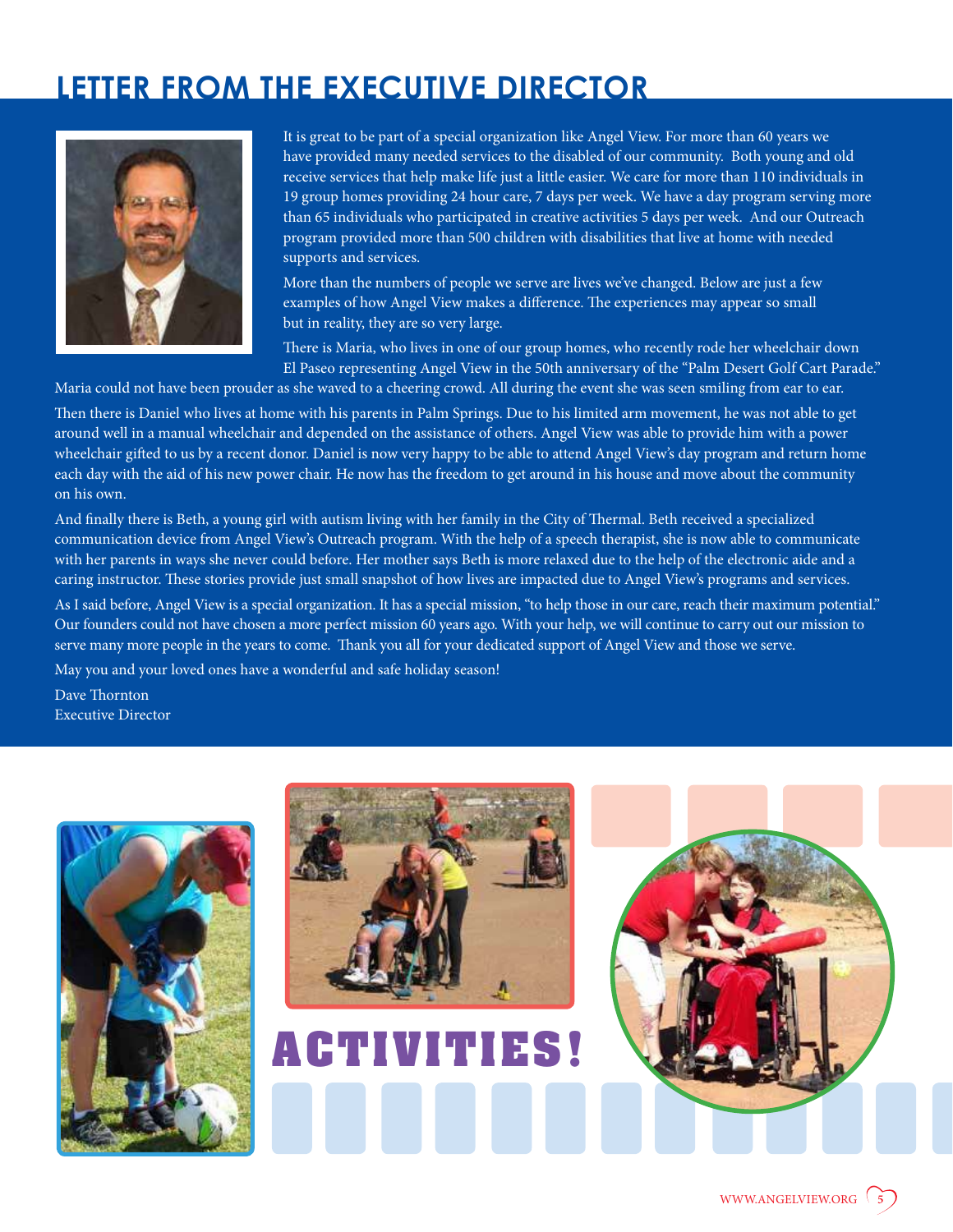# **IT TAKES A VILLAGE**



*Angel View COO Patti Park and CFO Mary Meze happily accept a check and a smile from Nena McCullough, SCE regional manager, local public affairs.*

## Edison Grant Helps Us Prepare

When you live on a major earthquake fault and work with medically fragile people, you can't be too prepared! Many thanks go out to our friends at Edison International who recently supported our emergency preparedness program with a \$5,000 grant. The program encompasses CPR and first aid training, automated electronic defibrillator (AED) training, and preparing for earthquakes and other disasters.

"At Southern California Edison," explained Nena McCullough, regional manager, local public affairs, we believe our role goes beyond our core mission of safely providing reliable and affordable electric service. That's why we partner with nonprofits like Angel View to invest time and money where we can make a difference and address issues." We are grateful for the support!

## Grants Enable Us to Exceed Goals

We greatly appreciate three recent grants from BBVA Compass Foundation (\$2,500), the City of Palm Desert (\$5,000) and City of Rancho Mirage (\$3,000). The first two support our transportation program; the third our food service program. Thanks in part to their assistance, next year, we will provide 35,000+ client trips to medical, dental and therapy appointments, and quality of life outings. We'll also purchase, prepare and serve a record-breaking 135,000 meals to our clients. We couldn't do it without you.

## City of Palm Desert Lends a Hand

Many thanks to Frankie Riddle, director of special programs, and all our friends at the City of Palm Desert for their support of our emergency back-up generator project.



## Thanks Gannett!

Our thanks go out to everyone at Gannett Foundation **GANNETT** for a \$2,000 grant for general operating support.



# Support Outreach

*of the Angel View board.*

Several years ago, Desert Women for Equality graciously enabled several Angel View employees to have no cost mammograms. More recently, the hardworking group invited nonprofits to apply for grant funds.

We are thrilled to say we were awarded \$7,500. All funds will be used to provide essential services and supports to low income families raising children with disabilities.

Thanks to everyone at DWE for your generosity!



## Makeover Courtesy of Jewish Federation

Thanks to a \$36,000 grant from Jewish Federation and the Tamarisk Men's and Women's Golf Committees, over the summer, we were able to purchase new high-low beds which are safer for clients at Friedman's and Joel's houses along with new dressers, night stands, living room furniture and more. The environments at both homes were greatly enhanced by the generous contribution.

## Flooring Innovations Helps with Television Exposure

A big thank you goes out to Bill Nicholson, president of Flooring Innovations for including Angel View as one of the non-profits showcased on his 30 minute *philanthromercial.* The show currently airs on CBS Local 2 Sunday morning from 6:30 a.m. to 7:00 am. and is randomly shown on Tuesdays and Wednesdays through December 27, 2015. You can also catch it on the Fox Channel 11 on December 9, 12, 16, and 19 at 5:00 a.m. Tune in, please!

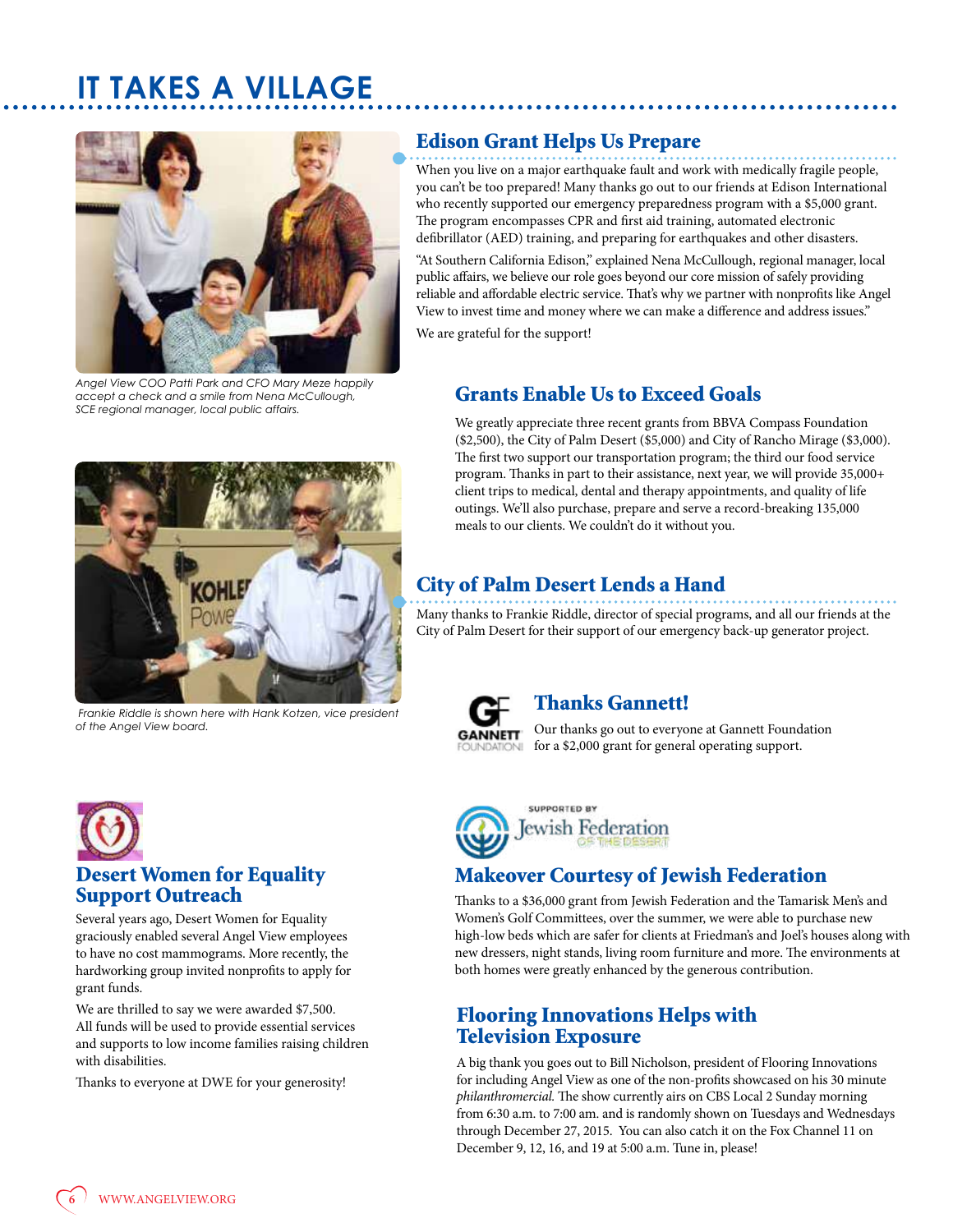# **SAVE THE DATE**

# **Wish List**

Swim in the New Year 10K sponsored by the Piranha Masters Swimmers benefiting Angel View on **December 31, 2014** 9:00 a.m. at the Palm Springs Swim Center. For more information call 760-778-8562.



The Gardens on El Paseo 2015 Annual Concert Series benefiting Angel View on **March 14, 2015**. For more information contact DeAnn Lubell-Ames at 760-831-3090 or lulubell24@aol.com.

#### **Funded entirely by philanthropy, Angel View Outreach assists local children with disabilities. Many make frequent trips to Loma Linda for specialty pediatric care. The cost of travel is such a burden families are often faced with a choice of buying gas or food. This year we're on track to assist 600 children. Help us meet our goal!**

**To make a donation, contact director of development Catherine Rips at info@angelview.org or contribute online, www.angelview.org.** 

**Please note the funds are earmarked for Angel View Outreach. Thank you!**

# **DONATIONS & MEMORIAL TRIBUTES**

# *AUGUST 1, 2014 – OCTOBER 31, 2014*

\$5,000 and Up Desert Healthcare **District** First Foundation Bank

#### \$1,000 – \$4,999

BBVA Compass Foundation Mr. and Mrs. Gerald Lemke Gannett Foundation Mr. and Mrs. Nicola Kennedy Arc Thrift Stores Mr. and Mrs. William Morris Auen Foundation

#### \$500 – \$999

Dr. and Mrs. Walter Johnson Ms. Patty Turner Mr. and Mrs. Gino Biggi Mr. James L. Collins Mr. and Mrs. Charles Cyr Mr. and Mrs. J. Weeks

#### \$100 – \$499

Mr. Donald Root Mr. and Mrs. John Rendall Mr. Robert Kabak Mr. David Sawaya and Ms. Joanne Tyler Ms. Jackie Davison Mr. and Mrs. Leonard Forman

Mr. Leonard Goldberg Ms. Denise Hoetker Ms. Thona Nicolls Mr. and Mrs. Arthur Sackrison Ms. Beth Castle Ms. Kira Klatchko Mr. and Mrs. Michael Regan Martin Russell, PhD Ms. Margo Bell Ms. Jan Colley Mr. and Mrs. Robert Byfield Mrs. Carole Haes Landon Mr. and Mrs. Gerry Bucci Supervisor and Mrs. John Benoit Ms. Kay Hanson Ms. Linda Klatchko Mr. and Mrs. William Phillips Mr. and Mrs. Leo Moran Ms. Evangelina Merchant Peace and Praise Fellowship Mr. and Mrs. Henry Kotzen Ms. Betsy Hammes Ms. Cameron Anderson Mr. John Yzaguirre Ms. Dagmar Burton Ms. Mary Maloney Ms. Eva Alvarado Mr. K. Wendell Reugh

Mr. and Mrs. Frank Gaeta Ms. Joye Tatz Mr. William Richter Mr. and Mrs. George Schwartz Mr. Wallace Haydon Mr. and Mrs. Gilbert Rommel

#### Up to \$100

Mrs. Gertrude Brody Ms. Angela Valente-Romeo Mrs. Joan Waitt Ms. Nancy Stevens Mrs. Iris Anderson Mrs. Mary Roche Dr. and Mrs. Oscar Breyer Ms. Merri Brook Ms. Patricia Lopez Mr. Mitch Blumberg Ms. Mary Levy Ms. Patricia Wiltshire Ms. Phyllis Woll Ms. Marcella Halter Ms. Vicki Akre Ms. Linda Patrick Ms. Barbara Ewing Ms. Pauline Kaner The Gardens on El Paseo Ms. Ruth Kaplan-Pollock Ms. Judy Vossler Ms. Bonnie Devine Ms. Valerie Mahabir

Ms. Suzanne Etheridge Ms. Gail Sand Ms. Elaine Church Ms. Helen Sheehan Ms. Shellie Karabell Ms. Teddy Champlain Mrs. Terry Roby Ms. Shirley Quinliven Ms. Adeline Boudreau Ms. Helen Veseth

#### Memorials

Evelyn & Gil Dreyfuss<br>Joan Olson Joan Olson Sydney Schaberg Nancy Schwartz Sydney Schaberg<br>
Iill Bailey Sydney Schaberg<br>
Sydney Schaberg Jill Bailey Sydney Schaberg Neil Silverstein Sydney Schaberg Anonymous Lila S. Hudson Joan Lederer Frances Angel Loretta Zovat Marvin Zavat Jane & Arthur Sackrison<br>
Martha & Gerald Lemke<br>
Violet & Jasper F Robin & Nicola Kennedy

#### **Tributes**

**DONOR IN HONOR OF ...**<br>Donald Root **Revna Melgar** Donald Root Reyna Melgar Peace & Praise Fellowship Reyna Melgar<br>
Leonard Goldberg Dr. Walt Johnson Leonard Goldberg Irene Henning Terry Roby

Ms. Shirley Majors Mrs. Florence Tallent Ms. Jamie Gallagher Mr. and Mrs. Wayne Mr. and Mrs. Maurice Ms. Irene Henning Ms. Loretta Zavat Mr. Chad Sulik Mr. Steven Bailey Ms. Marion Hochstadter Mr. and Mrs. Gil Dreyfuss Ms. Joan Lederer Mr. Luc Goulet

Ms. Renee Rosen Mr. G. Eldridge

Mr. and Mrs. Neil Silverstein

Johnson

Olson

# **DONOR IN MEMORY OF ...**<br>Evelyn & Gil Dreyfuss *Larry Yablon*

Albert J Bellucci Klatchko Family Adelaida Barneuevo Villamor James Collins **Hondo Monte Anderson Gange** Violet & Jasper Huckabee<br>Shawn Kennedy

William Morris<br>Reyna Melgar